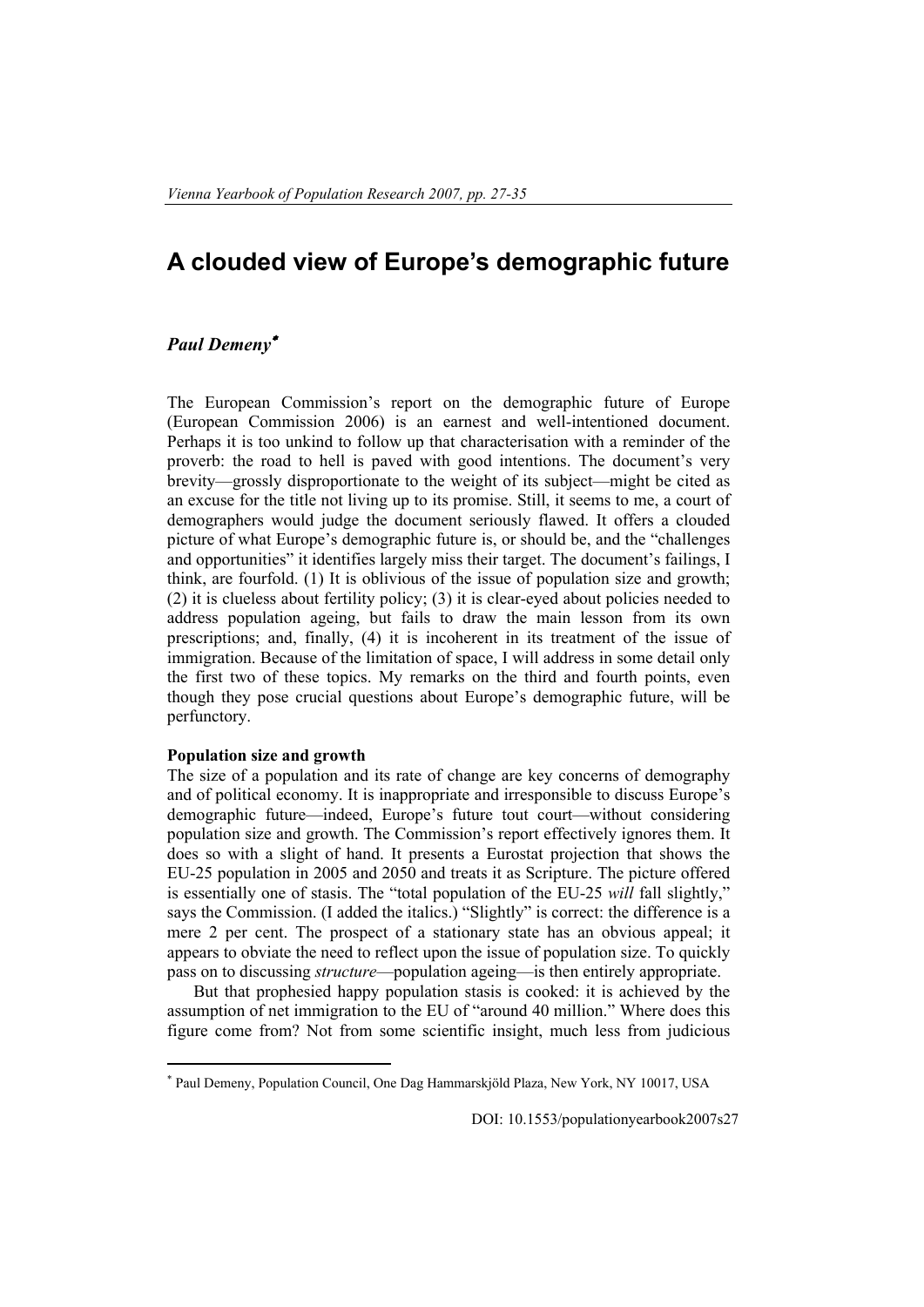calculation of what the EU countries' immigration policies might generate in terms of immigrant numbers. The report calls the immigration figure "conservative." Then why did Eurostat pick this conservative figure? The likely answer is that it wished to fill the gap—in part country-by-country, but at least for the EU as a whole—between the population size that a projection to 2050 would produce in the absence of migration and the present population of the EU. Eurostat, I conjecture, has an implicit assumption about the right size of Europe's population: it should stay pretty much what it is today.

The concept of optimum population has an antiquated air about it; modern demographers avoid it like the devil the holy water. Indeed, we do not know what optimum population size is, nor can we successfully nail down its first cousin, the optimum rate of population growth. But that does not absolve the Commission from ignoring the issue of size and growth in a paper making pronouncements on Europe's demographic future. I will not fill in for what the Commission missed, but I can at least illustrate the nature of the issue.

In round figures, in 1950, the countries that today constitute EU-27 had a population of 370 million. In 2005, they had a population of 490 million. Thus the absolute growth, registered over a period of 55 years, was roughly 120 million, equivalent to absorbing the inhabitants of another present-day France and Britain combined. This makes the average yearly growth rate a modest-looking one-half per cent. Consider now the question: would Europeans be happy to contemplate adding yet another 120 million persons by 2060 to their (as some not necessarily malicious observers might put it) already overcrowded home—a beautiful but smallish peninsula attached to the western end of the Eurasian mainland? Or, would they be pleased about the prospect of continuing demographic expansion at the annual .5 per cent clip, so as to reach a population of 645 million not quite two generations hence? These counterfactual questions may seem absurd: such growth is not in the cards. Yet the questions are worth asking and answering, even if tentatively. Would such growth render the EU, by any historical comparison now fabulously rich, richer yet? Richer, that is, per capita—the correct measure to gauge riches for large population aggregates. Would that larger population size, amplified by greater affluence, be in harmony with Europeans' taste for the good life, in particular with their preferences regarding environmental amenities, living space, and "footprint"?

And would Europe's demographic weight and influence increase within the wide world, should such growth ensue? We know the answer about weight: it would not. Europe cannot compete with the rest of the continents in terms of population size and growth. Even superficial familiarity with, say, the UN medium projections, would confirm that. Between 2005 and 2050, according to the UN, India alone will add 524 million to its population. Africa will add more than a billion. The demographic race to regain Europe's one-time share within the world total has been lost, and what is lost irretrievably need not be bemoaned. It should be assessed and coped with. Yes, Europe could catch up with China some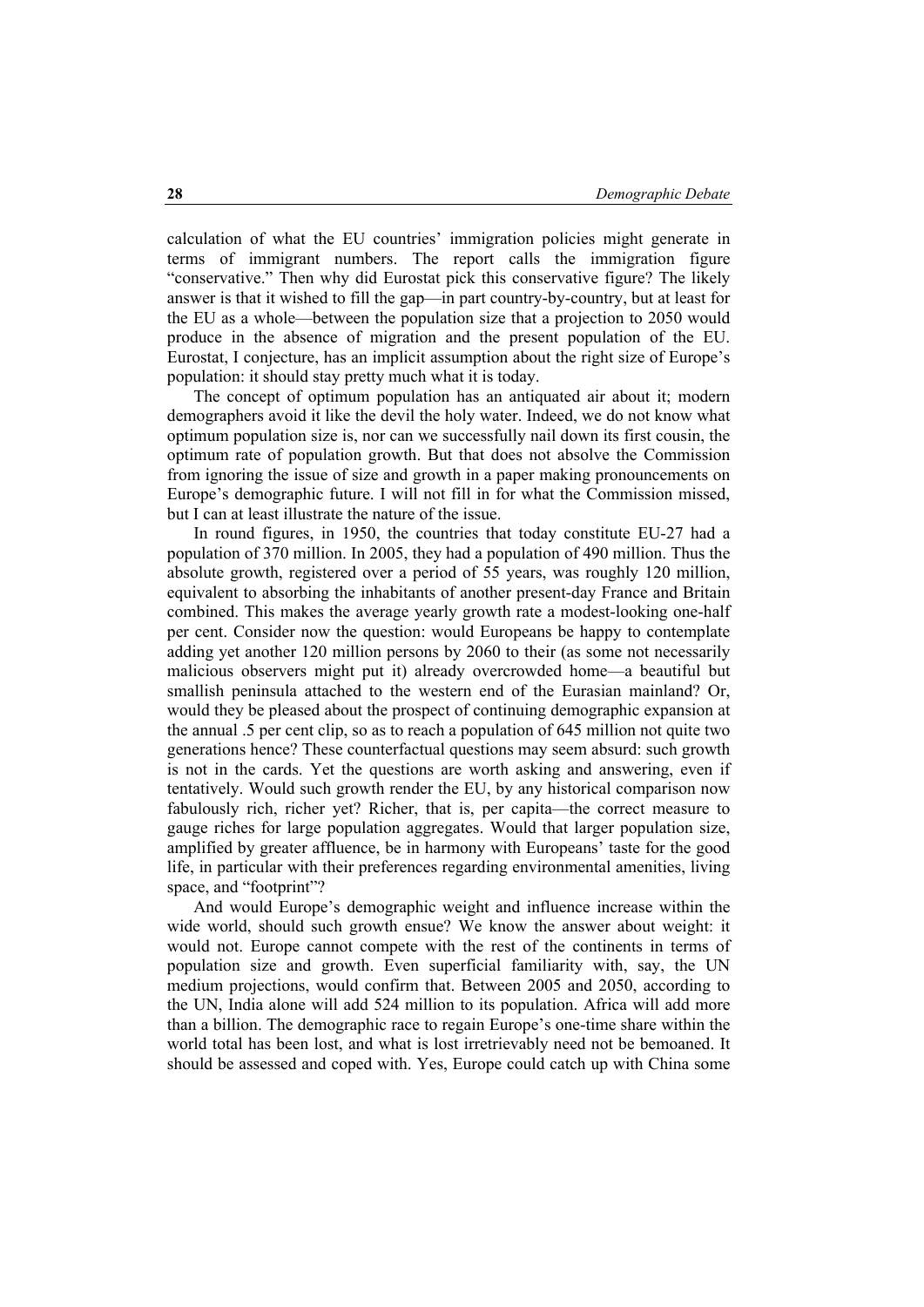time in the twenty-second century if its demographic growth as experienced in the past 55 years were to continue into the future. But would Europe want to engage in such a race even if it could? Would it be worth it?

As to influence, the best one can say is that it is not, need not be, primarily a function of population size. What Europe, along with its then young overseas daughters, contributed in science, technology, art, and political thought and institutional design in the long nineteenth century ending with 1914—by most reckoning Europe's best ever—gave shape, and largely continues to give shape, to the modern world. Yet that creative Europe had a population of less than 300 million on the eve of the first World War—counting in terms of a sort of imagined EU-30+: one excluding Russia and its then possessions of Slavic lands. Numbers alone do not a civilisation make, nor in the main account for its influence beyond its borders.

Europe has also pioneered in, and set an example for the rest of the world in, changing secular patterns of demographic behaviour. With death rates down and still falling, birth rates had to follow. The time gap between these two processes produces growth that might create population sizes greater than what is in the best collective interest of a society—a near-inevitable concomitant of the pattern of demographic transition. In this regard, too, Europe was exemplary: there, institutions, popular tastes, and the "wisdom of the crowds" performed better in keeping demographic overshoot, if that is the right name for it, less extravagant than was the case elsewhere in the world. But, slow or speedy during the transition, population growth eventually has to stop, and to do so by means of lower fertility, if low mortality and high material standards of living are to prevail. That the necessary downward adjustment of fertility in turn can produce an overshoot below replacement levels is unsurprising and, in a longer term perspective, plausibly both salutary and self-correcting. Europe is experiencing the consequences of this second type of overshoot. It now has an increasing number of followers, fellow-overshooters elsewhere in the world. Eventually, the pattern set by Europe will have to become global.

This brings us back to the real prospects of Europe with respect to population size and growth. The Commission, preoccupied with age structure, failed to confront the twin issues of shrinking size and negative growth. The right numerical reference in starting to think about these variables, their drawbacks and merits, and about what, if anything, policies ought to do to influence them, is population projection, country-by-country and for the EU as a whole, *in the absence of migration*. Filling-in the gaps in size and growth by a suitable number of immigrants so as to produce the false semblance of a prospective nearstationarity short-circuits policy analysis. First should come contemplation of natural population dynamics, then examination of possible corrective action. Unlike fertility and mortality, migration is supposed to be a wholly policydetermined variable, not a force of nature. Are smaller population numbers and population shrinkage tolerable for, or even welcome in, Europe? Or are they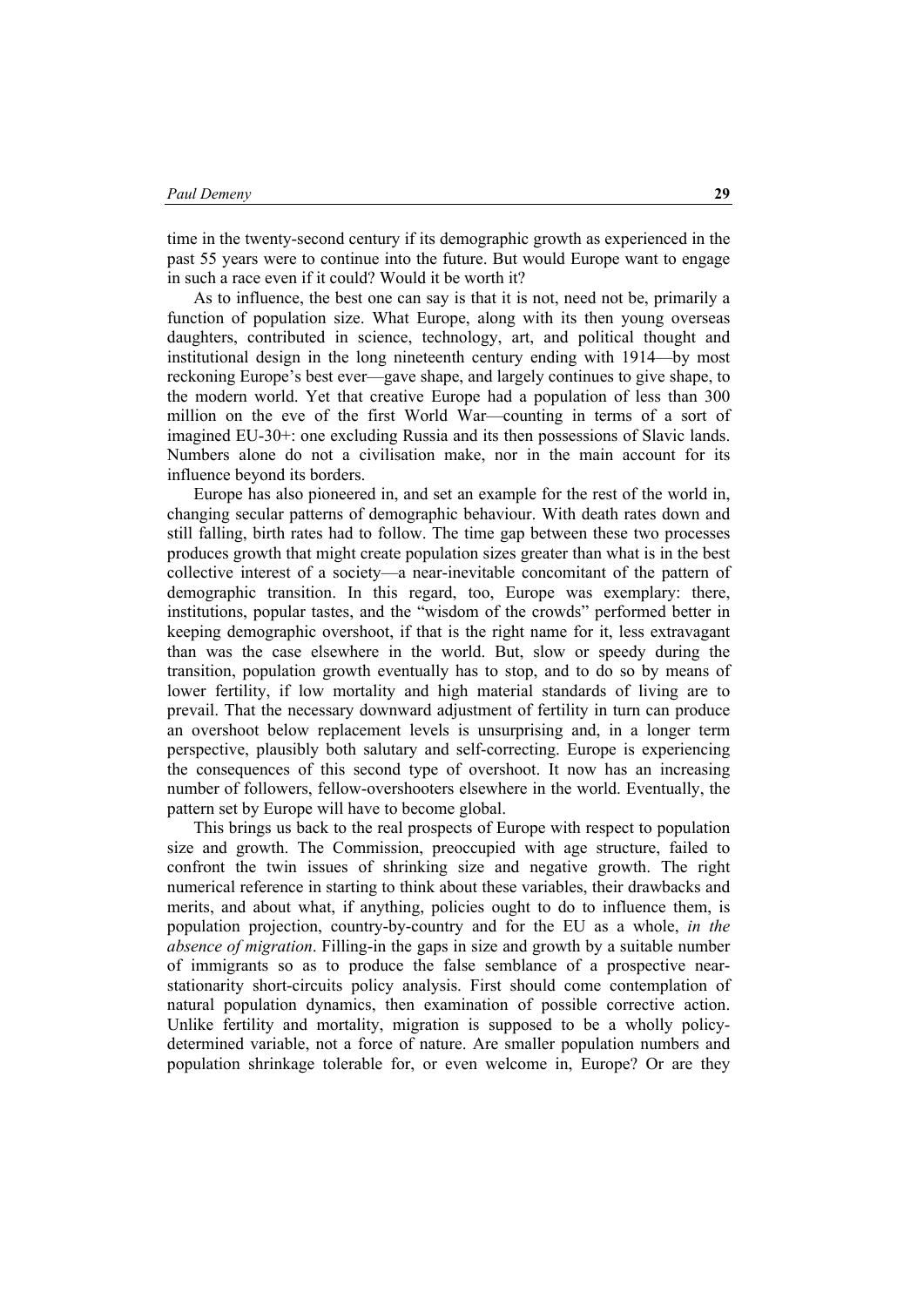harmful or even disastrous? Are there ways of adjusting to these changes, while coming out ahead in terms of welfare? And if European countries do not like what the wisdom of the crowds implies for their neighbourhood in matters demographic, what combination of measures should be adopted to increase fertility, adjust to population ageing, and attract—or rather, allow entry of migrants?

An egregious consequence of ignoring the issue of population size and growth is the report's silence about EU enlargement. Countries' populations expand or shrink as a combined balance of births, deaths, and net immigration. But the European Union also grows by accretion, as was the case most recently in 1989, 1995, 2004, and 2007. Potentially it can also shrink by exit or expulsion, but further enlargement is actually on the EU's current agenda. Croatia is a near-term candidate for membership and eventual admission of several other Balkan countries is generally assumed. This will yield an EU-30+, and more than twentyfive official EU languages, further enhancing what the report rightly calls the Union's "riches of diversity"—although it sees those riches being amassed through immigration. Enlargement is of course first and foremost a political issue, but its demographic dimension is hardly a marginal matter. This is especially clear with respect to Turkey's admission, which is also under active consideration. A decision about it should be demographically informed. By 2015, Turkey's population, according to the UN's medium projection, would surpass that of Germany, currently the largest member country of the EU. The Union would also acquire its first and only megacity, Istanbul. And demography, as always, comes in a package with geography. With Turkey's admission, the EU would have land borders—Schengen borders?—with such populous Asian countries as Syria, Iraq, and Iran. (Within the next ten years, Iran, too, will have a population that exceeds Germany's.) There are surely "challenges and opportunities" in enlargement. It is perhaps too much to ask the report to pronounce about their balance, but to be silent about the issue in a report titled "The demographic future of Europe"—and for "Europe" read European Union is pretending to be blind.

### **Fertility**

The report devotes only a few short paragraphs to policies "promoting demographic renewal in Europe." "Demographic renewal" is evidently intended as a politically correct term, substituting for the dreaded label "pronatalism." The substitution is awkward. Demographic renewal is occurring in Europe as in any other sizable population—one generation, the older, is replaced by another, younger. The problem is the inadequacy of the rate of renewal. This may sound like a quibble; it is sufficiently clear what the Commission is talking about. But it is a bad omen for the success of a policy if its very aim needs to be obfuscated by terminological gymnastics.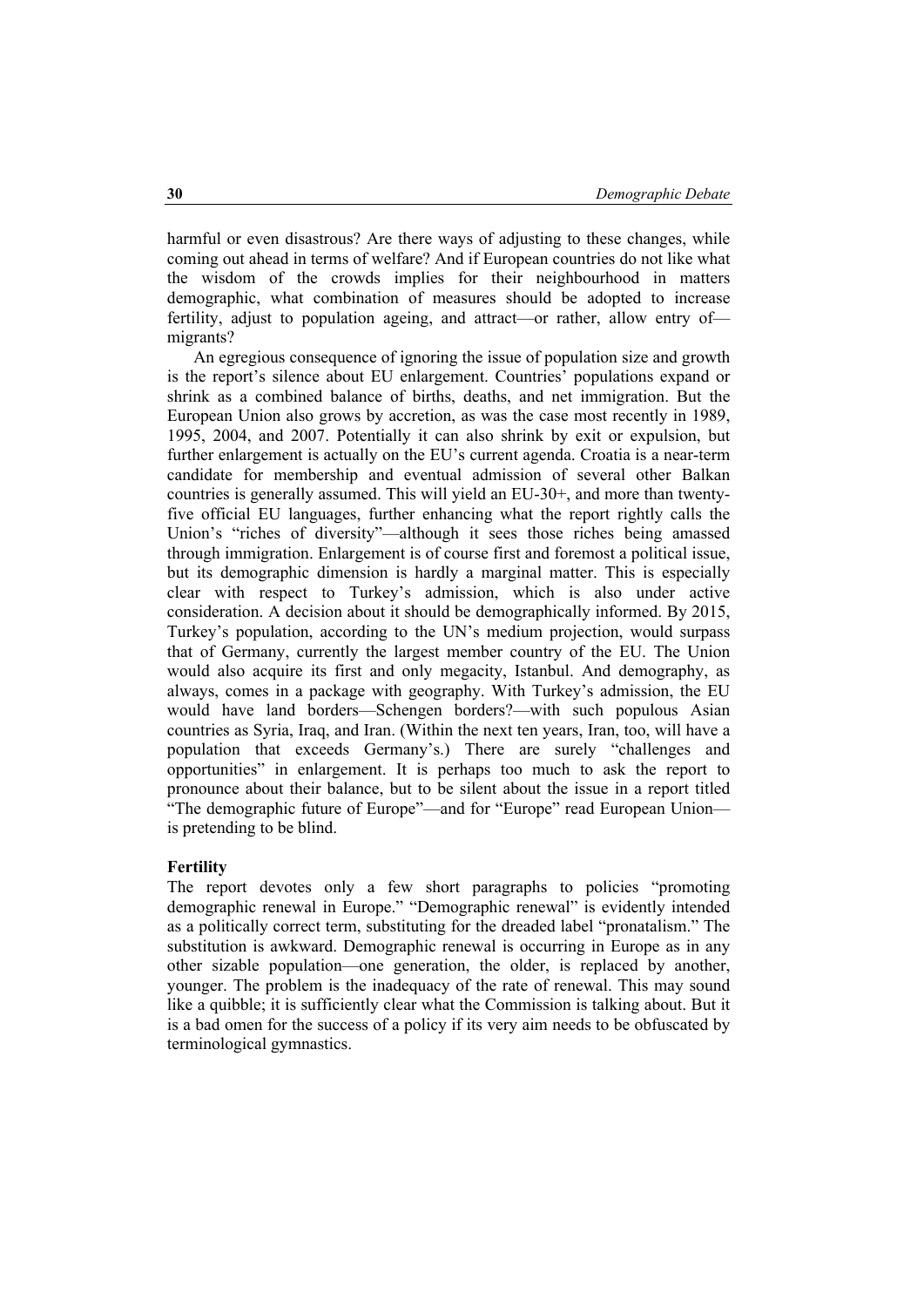#### *Paul Demeny* **31**

The Commission, supported no doubt by many demographers, sets great store by the notion—"surveys show"!—that "couples would like to have more children" than they actually end up having. There is no reason to doubt the sincerity of such declarations. The problem is that women and couples would like to have, or be occupied and entertained by, many other things besides giving birth and raising children. If they want to visit, say, Bali or the Galapagos Islands, children are a distinct inconvenience. Children then remain *Kopfgeburten,* as Günter Grass called such intended but unrealised procreation in his comic novel about Germany's birth dearth written more than a quarter century ago. Still, some gap between expressed desire and actual performance does exist and may be narrowed by suitable public policies. The Commission's recipes for effecting such narrowing are utterly conventional, echoing the reigning orthodoxy on the subject. Reduce inequalities of opportunities "offered to citizens" with or without children; socialise the costs of childrearing beyond current practice; and make paid work more compatible with having children.

Whatever the costs and the yields of such measures, the first question is: are they—or any pronatalist policies whatsoever—justified? The Commission does not ask the question, but it should. Answering it calls for distinguishing between differing demographic situations in EU countries. Not all of them meet the test of "reaching a worrying level," the report's stated criterion. In a liberal democracy the starting assumption is that bearing children is essentially a private affair; it is none of the business of the government how many children mothers and families choose to have. Society at large of course has a stake in the aggregate result of those choices—and indeed in the quality with which parents perform their task of raising the children they do elect to have—but intervention would have to meet stringent tests. Even if fertility is below replacement level, there is a fairly broad band—perhaps up to a shortfall of some 0.3 or 0.4 from replacement-level TFR within which policies intended to increase the birth rate would rest on very dubious foundations. If sustained, such levels of fertility would eventually lead to negative rates of natural increase, hence to a shrinking and rather aged population. But the resulting decrease would be slow, and a technologically advanced society would be able to adjust with relative ease. Such shrinkage would entail a mixture of pains, such as an economically disadvantageous age structure, and advantages—less crowding, saner environment, smaller footprint. A laissez-faire stance would accept the outcome as the result of what people want as demonstrated by their free fertility choices, and with the expectation that spontaneous feed-back effects would eventually correct the deficiency in full generational replacement. There could be a fairly generous allocation of waiting time for such adjustments to occur: these populations do not face the fate of the Hittites or Sumerians any time soon. But the situation bears watching and should be a recurrent topic of public discourse.

Why relatively high fertility levels prevail in some European countries—in France, in Britain, and in Scandinavia—is of course a contentious matter. Just as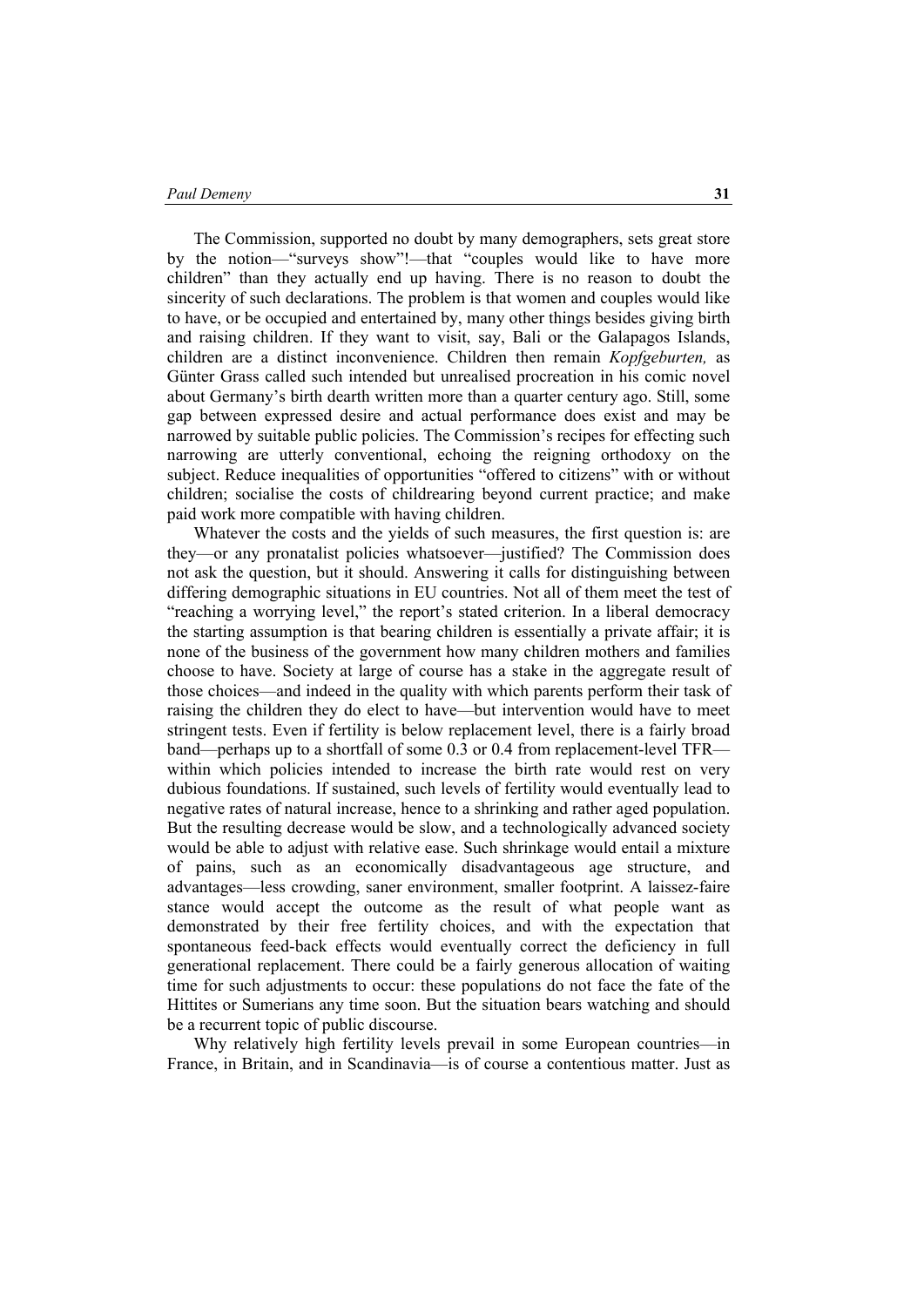some observers attribute the fact that women in Asia and Latin America are no longer hell-bent to have seven or more children apiece to wise government programs, politicians in Europe, and not a few demographers, seem to be convinced that in the lucky countries of western and northern Europe fertility is comfortingly close to replacement as a result of wise social policies subsidising parenthood. Cross-country comparisons give little support to such beliefs, but proposing experiments to ascertain the truth is not in the Commission's proposed agenda. Would children remain illiterate and uneducated in the sciences, the humanities, and in plain good manners if European governments did not provide free education and did not collect the taxes that finance schools? The answer is probably no, in fact the results might turn out to be just the reverse, but Europeans are understandably disinclined to find this out. Would the birth rate plummet in France if the state's cherished services to families were to shrink and take-home pay correspondingly to rise? Perhaps yes, but no experiments are likely to be undertaken in this domain. Staying put is the better part of wisdom in such a situation. By the same token, no compelling arguments call for the extension of state services, qua pronatalist measures, in countries where fertility is not much below replacement level. Such policies may respond to popular demand for gestures of social solidarity. But their inefficiency is generally conspicuous, if poorly recognised: the government churns monies from pocket to pocket, by intermediating so Peter can pay some part of the cost of Paul's children and Paul is compelled to reciprocate in kind.

The picture changes in regard to countries experiencing fertility further down, let alone much further down the TFR ladder. Even in these cases, becoming a museum piece like the Aztecs or the Etruscans is far from a near-term prospect, and an unexpected reversal of fertility behaviour sufficient to lift such populations out of the danger zone may be part of the coming evolutionary agenda. Still, with TFRs hovering in the neighbourhood of 1.3 decade after decade, the prospect of rapid population shrinkage and of extreme population ageing should put governments into an increasingly interventionist frame of mind. There, measures that increase the birth rate become public goods in the strict sense of the term: they might perform a valued function that the market—ordinary voluntary social interaction—has failed to provide.

In contemplating what to do, governments of countries with very low fertility would do well to think out of the box, or at least *also* out of the box, into which the Commission sees "renewal" policies neatly packageable. This is not the place to elaborate on possible measures. But options outside the familiar armamentarium of pronatalist policies that have not been tried have considerable promise. They would seek structural reforms that would not rely primarily on dispensing money and services. Rather, they would seek to change institutional arrangements so as to reestablish and reinforce parental responsibility for and authority over children; to strengthen the economic security of women within the family; allow parents to benefit directly from having raised children (such as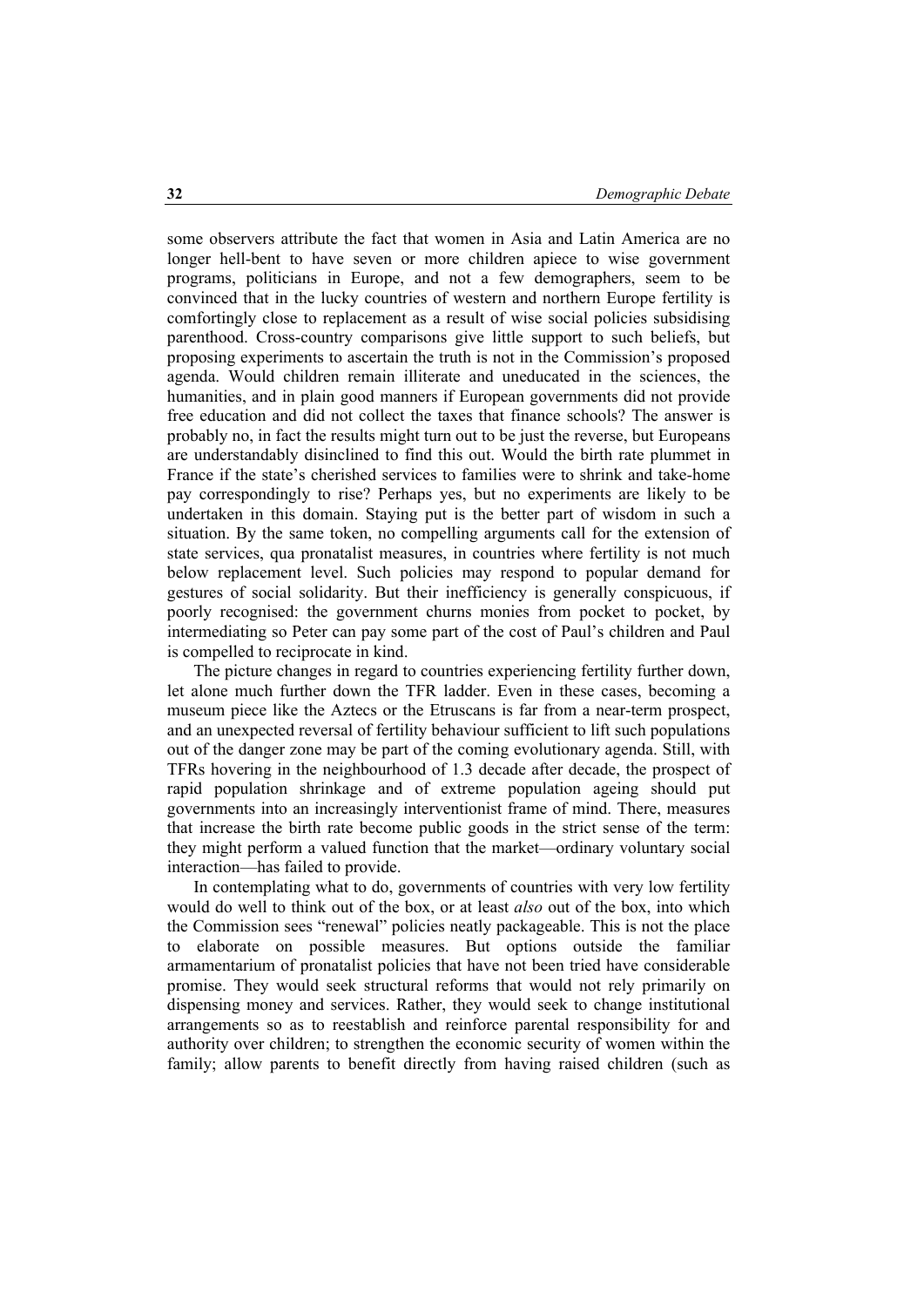through reallocation of social security contributions of working persons in existing pay-as-you-go arrangements directly to their living parents); and to make the political system more responsive to the young generation's interests (for example, by granting extra voting rights to adults for their minor children, or, more effectively, in a bicameral legislature, by allocating voting rights in the upper chamber according to average expectation of life at the voter's age technologically feasible using an electronic voting system).

As to the Commission's (and many governments') emphasis on the goal of making work outside the home compatible with childrearing, that intent is salutary and should be pursued. But taken as a central facet of pronatalist measures its appropriateness is highly questionable. Save among the very rich, its success would tend to result in a parity distribution dominated by two-child families—or, in general, by women with two children with or without a male partner—supplemented by a smaller fraction of couples and women with only one child or no child at all. Higher parity women would likely become very rare, far from counterbalancing parities zero and one. Having three, four, or more children is full-time work, hardly compatible with outside paid employment. Neither would such compatibility be in the interest of children, hence of society at large. Thus the proposed policy would lock in a sub-replacement average fertility. But women, or indeed men, are not uniform in their life-style preferences. A minority, and presumably not a negligible minority, would likely prefer large families if that were affordable—large not in the style of Johann Sebastian Bach's, but four or five children, well above the contemporary norm. Institutional arrangements could be designed that would make fulfillment of such preferences realisable, with appropriate safeguards as to the quality of home environment for the children. This, bluntly, requires fully paid parenthood for one of the parents, paid at rates fully competitive with labour market rates that the subsidised person could obtain, given her or his personal qualifications. The financing of the scheme could in most cases be entirely secured by terminating current collectively financed services and subsidies and Zapatero-style baby bonuses which now pay for childbearing and childrearing that in the overwhelming majority of cases would be forthcoming even in the absence of the subsidy.

What are the chances that political capacity exists in very low-fertility states to carry out an effective pronatalist agenda? Despite their potentially dire demographic predicament, the answer is simple: very small. One reason for this is that action on social policy issues framed within national borders will become less and less relevant and feasible within the EU at large. In that broader community, Italians, like Swedes, will more likely to look to a London-based insurance company (whose diversified portfolio might consist mostly of Chinese or African investments) for their old-age pension than to their "local" governments. In that future Europe, by virtue of their forebears' voluntary fertility behaviour, some families, regions, and ethnicities will simply find themselves to be more or less numerously represented. In relative terms, there might be fewer Spaniards and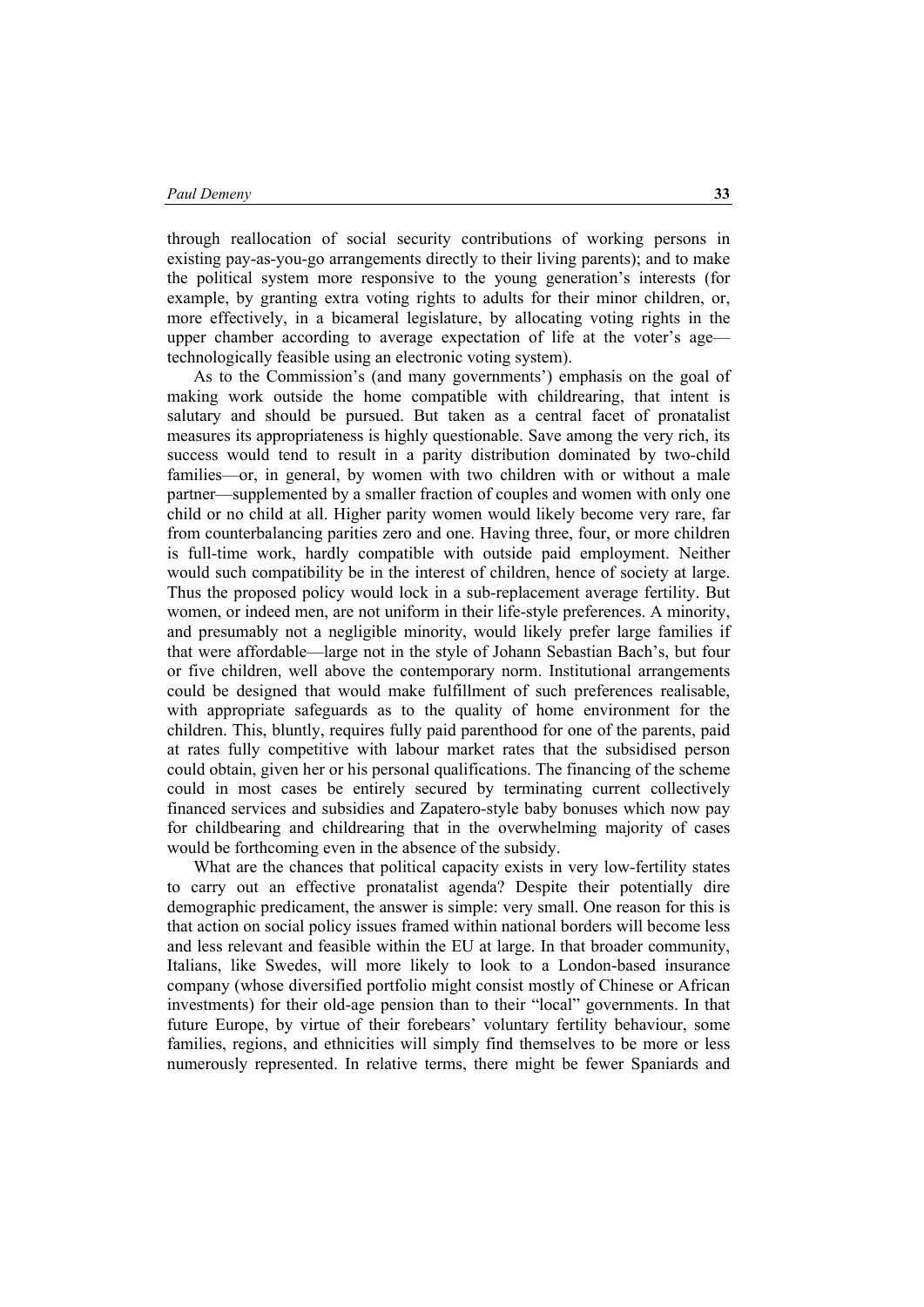more Frenchmen, fewer Bulgarians and more Irishmen—just as nowadays within the UK Scots elect to be increasingly less numerous than do Englishmen. Laissezfaire in the matter of fertility may once again rule. The prospect for returning to population replacement in a demographically smaller sized, but richer and quite possibly happier and wiser Europe would be uncertain, but far from implausible. Still, it would be good if the Commission returned to its "demographic renewal" agenda and undertook a careful rethinking of its diagnosis and its proposed remedies.

## **Population ageing**

Europe's coming confrontation with a rapidly ageing population structure occupies the main part in the Commission's report. The difficult problems of adjusting to that inevitable, and fundamentally positive, change are crisply and accurately stated and so are the needed responses. There are no surprises here: what needs to be done has been spelled out again and again in an unceasing flow of books, reports, policy briefs, and learned speeches. The problem is difficult but can be solved. The terms of the generational bargain must be revised, state pension systems must be reformed, age of retirement has to be extended in line with progressive lengthening of life expectancy. Labour force participation rates must be raised and so must be the quality of the labour force and, with it, productivity. When and if substantial progress is achieved in these directions, demographic ageing recedes as a dominant impediment to continuing economic progress. The report clearly states that immigration makes only a modest and ephemeral contribution to the solution of the ageing problem. When the report turns to the discussion of migration itself the implications of that finding are, however, forgotten.

#### **Immigration**

The Commission's treatment of immigration from outside the EU is incoherent and irresponsible. That international migration is a normal component of global society is to be taken for granted. Some European scientists, entrepreneurs, artists, and businessmen might want to move to and settle in China, India, or Saudi Arabia and perhaps they would be allowed to do so. In line with its long historical tradition, Europe would be reasonably expected to extend a similar if even more broad-minded welcome. But such flows, important as they may be in the economic and cultural interaction among nations, are demographically insignificant. The issue that has a bearing on Europe's demographic future is the overall *scale* of such migration. "Europe is already the recipient of major inflows of net migrants from third countries," says the Commission. Indeed it is, which might raise the question whether an extended pause to absorb and culturally assimilate those tens of millions of recent immigrants would not be in order. Would *Integrationsgipfels* be more conducive to good outcomes if Germany were to take in another 9 million migrants by 2050 as Eurostat says it will? And what